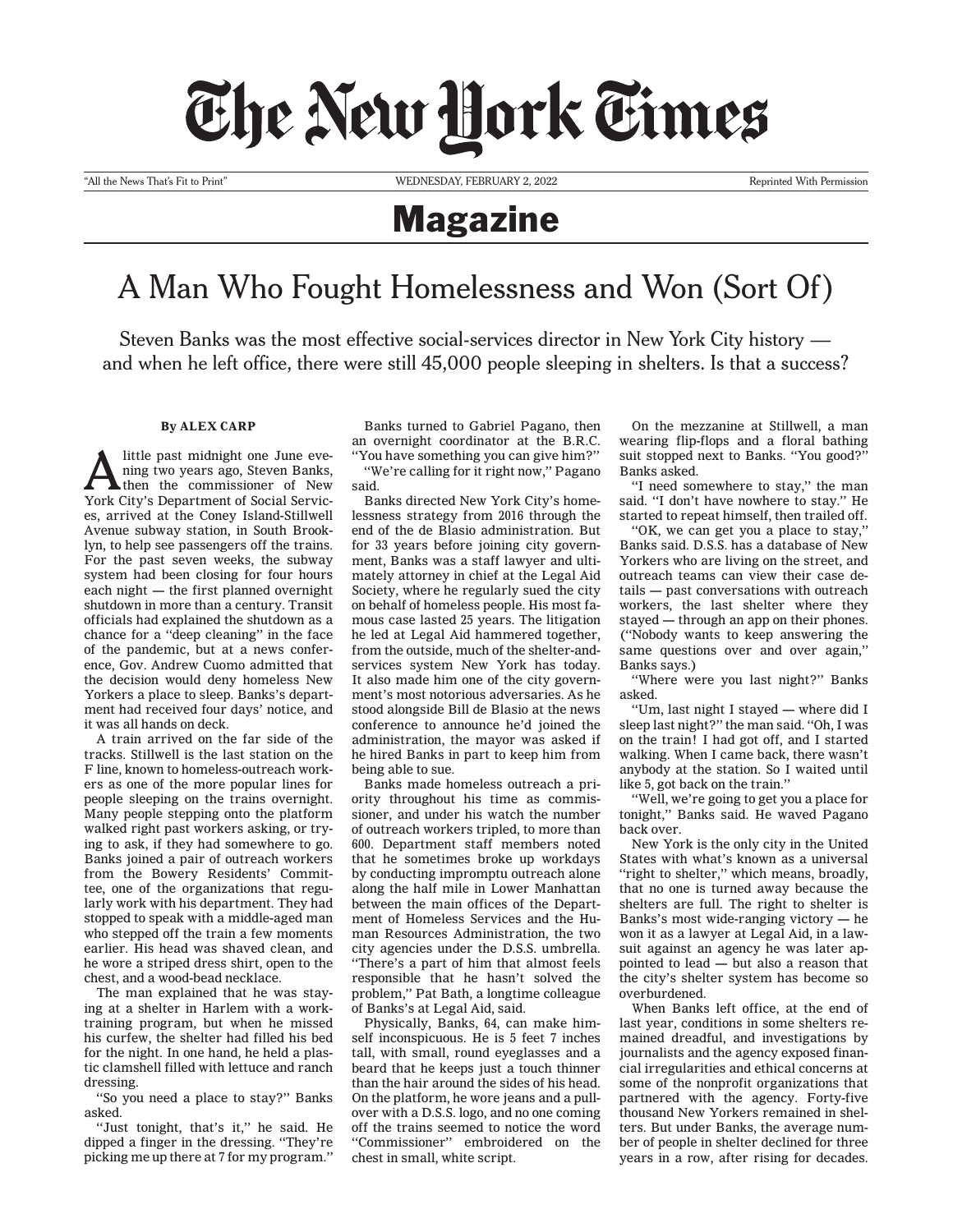Countless thousands were spared homelessness before they lost their housing, and [New York became the first city in the](http://civilrighttocounsel.org/major_developments/894)  [country to guarantee that every tenant](http://civilrighttocounsel.org/major_developments/894)  [in housing court will have a lawyer.](http://civilrighttocounsel.org/major_developments/894) The department has been more effective than at any time in its history, yet still not effective enough.

When asked about this, Banks sometimes tells a story about a cross-examination he conducted at Legal Aid, a decade or so into the homelessness litigation. On paper, Banks had already won — the highest court in the state had ruled unanimously that families had a right to emergency shelter and that New York City had an obligation to provide it to them. But the city had families sleeping on the intakeoffice floor.

The witness testifying was a senior official at the Human Resources Administration. "One day the judge is sitting in court, listening to me ask this official, 'What would it take to comply with these orders to provide shelter?'" Banks said. "And the judge, who had been presiding over this case for years, basically said, 'Yeah, I'd really like to know the answer to this question — what would it take to comply with my orders that you've been violating all this time?'" Banks was struck by the honesty of the official's response: "He said you need services to prevent homelessness, you need decent, adequate shelter for people who need it, and you need a way to provide permanent housing."

Along with outreach, that view is more or less shared by experts across the field. The question of how to end homelessness, in one important way, has been answered for decades.

Banks knew this as a lawyer, and he knew this as commissioner. His career, however, seems to suggest a different question. If the people in charge — mayors, commissioners, Banks himself have long known how to end homelessness, why haven't they?

The Covid-19 pandemic has renewed a sense of a nationwide homelessness crisis. Cities that had long treated informal "tent villages" as a public nuisance and a target for removal, especially in residential and business districts, [began to sanc](https://www.npr.org/2020/05/14/855588754/san-francisco-shifts-from-trashing-homeless-camps-to-sanctioning-them-amid-covid)[tion them as a solution to meet immediate](https://www.npr.org/2020/05/14/855588754/san-francisco-shifts-from-trashing-homeless-camps-to-sanctioning-them-amid-covid)  [need.](https://www.npr.org/2020/05/14/855588754/san-francisco-shifts-from-trashing-homeless-camps-to-sanctioning-them-amid-covid) San Francisco established its first one downtown, a block from City Hall, in spring 2020. In New York, homelessness gained renewed visibility during the pandemic as D.H.S. moved 10,000 people, largely single men, from dorm-style shelters in all corners of the city into empty hotel rooms concentrated largely in Manhattan, at a time when remote work and other Covid disruptions reduced most other kinds of life on the street. The decision worked as a safety measure — the Covid rate in the shelter system was lower than the rate for the city over all — but the increased presence of shelter occupants in neighborhoods where other residents were not used to seeing them gave many the impression of an emergency out of control.

It has also renewed outdated myths about what homelessness looks like. People may become homeless if they are evicted but also if they age out of foster care, leave prison or a nursing home without support or seek to escape domestic violence. Many live precariously for long periods before an unexpected change upsets the balance of their lives: a death in the family, the loss of a job, a new child. Nationally, the age when people face the highest risk of a shelter stay is infancy. At its peak in New York more than twothirds of the people sleeping in the city's shelter system were families with children, and one in three families earned income. Homelessness in New York is, in large part, working families who return to a shelter at night.

In the absence of a comprehensive national effort to address homelessness, the responsibility falls to state and local governments. Shelter wait lists and limits on length of stay are not uncommon. Additionally, many shelters have rules that break up families, separating spouses from one another or sometimes a child from a parent. Others open beds only to whoever shows up first each night — securing one can mean standing in a line that begins in the afternoon, rather than working or looking for a job. In California, a recent reform to bring people off the streets has been found to effectively force a choice between forfeiting many of their [possessions for a shelter stay or](https://journals.sagepub.com/doi/abs/10.1177/0002716221996703)  [keeping their things but facing arrest](https://journals.sagepub.com/doi/abs/10.1177/0002716221996703)  [or citation by the police.](https://journals.sagepub.com/doi/abs/10.1177/0002716221996703) Some places seem to have shifted their focus from emergency shelter to housing subsidies as a more permanent solution, although the average wait for a subsidy is more than two years.

Almost universally, the resources and authority to address homelessness are spread across different branches of city and state government. Some cities have several departments that provide housing. Others have separate agencies for housing, homelessness and the social services that can keep people in their homes, each with its own political and policy incentives. Very few policymakers with the power to coordinate legislation more broadly — mayors, governors, members of Congress — choose to focus on homelessness over other priorities. Many proposals, especially ones written in the urgency of a crisis, seem designed less to improve the lives of people experiencing homelessness than to provide shortcuts to quell a backlash, move homelessness out of the sight of other constituents or minimize a political cost. One of the simplest ways to describe homelessness is as the failure of every other social system a government can provide.

In 2014, Banks was appointed commissioner of the city's Human Resources Administration, which manages public benefits, including food stamps, Medicaid and cash assistance. Banks argued that the goal of the agency was, in addition to fighting poverty and income inequality, to prevent homelessness. ("I understand it's not always the mission that's been embraced previously," he said, when pressed by a member of the City Council.) Within two years, he became commissioner of the Department of Homeless Services as well, and soon incorporated the two agencies into the Department of Social Services. Altogether, D.S.S. has about 16,000 employees and a \$12 billion budget, which makes it the largest social-services agency in any American city.

New York's homelessness services and shelter system were built by litigation, rather than legislation, a patchwork of narrow, nearly independent fixes to specific circumstances that it had been forced to address in court. In one of his appearances at the City Council as commissioner, Banks said that government officials acted as if they were faced with a temporary problem. "Modern mass homelessness," Banks said, "has been an emergency for 40 years." At D.S.S., he set out to create a total system, with each part aware of the others. It would be, essentially, the city's first.

The litigation that has defined New York's response to homelessness began in 1979, when a young lawyer named Robert Hayes filed a lawsuit that would lead to a right to shelter, but for men only. After Hayes won, New York resisted extending the right to shelter to women, and then to families, until it was sued again and again. "Government never responds to human need," Hayes told me. "Government responds to pressure. And that became our job, to create pressure."

Around this time, Banks started working at Legal Aid, where he was assigned to the organization's four-person office on Staten Island. It was a neighborhood office, so the lawyers there handled whatever kinds of cases walked in the door. He has described his early days there as a version of "My Cousin Vinny," a movie that he and his daughter can recite by heart. "The office was in kind of a rundown building, typical at the time for Legal Aid," Banks said. "If I was interviewing a tenant on a housing case, I'd have to ask about the conditions in their apartment. I would point to the ceiling and say, 'Is your ceiling better or worse than this one?'"

One day in 1982, a woman named Yvonne McCain walked into the Legal Aid office serving southern Brooklyn, looking for help with her public benefits. Mc-Cain and her four youngest children had been evicted earlier that year and spent two months "doubled up" at her disabled mother's two-room basement apartment in Harlem before she found what she thought would be a new apartment in Brooklyn, close to where her children went to school. When the apartment fell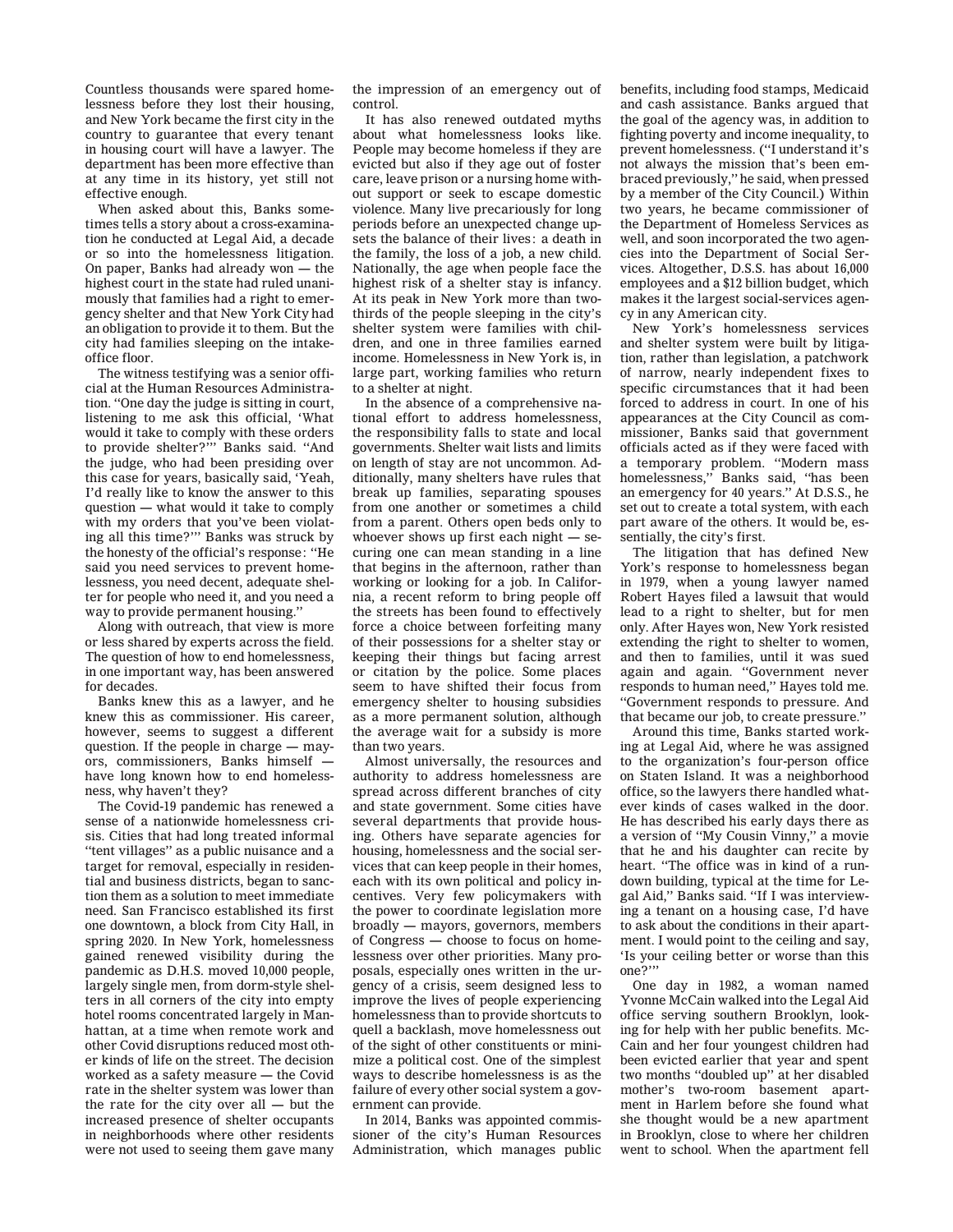through, she asked the city for shelter and was eventually placed in the Martinique Hotel, in Midtown Manhattan, one of 11 privately operated "welfare hotels" that New York had begun to use for makeshift emergency housing.

McCain would later describe her first night at the Martinique as "one of the worst nights of my life." She found the mattresses burned, ripped and stained with urine on both sides, and the windows jammed open; the two rooms she had been assigned were on the 11th floor. "I stayed up all night crying," she later recalled, "terrified that if I didn't watch them, one of my children might fall out a window." There was no heat or refrigeration and sometimes no running water. She put milk on the window ledge to keep it cold and hung a bag of food from a nail in the wall to protect it from mice and rats. She sponged the mattresses with disinfectant and, eventually, took in a stray cat to fight the rodents. Each morning, after accompanying her children on their commute to school in Brooklyn, McCain scoured newspaper listings and looked for affordable housing.

"At the time I didn't altogether know what the Martinique was like," Marcella Silverman, the Legal Aid lawyer who helped McCain find emergency housing, said. When she visited McCain's room she felt that she must be looking at a violation of the law. Soon, lawyers from Legal Aid became regular visitors to hotels and city intake offices, looking for other families in similar circumstances — arbitrarily denied shelter, provided substandard emergency housing or given no notice of city decisions about their cases — who might be willing to join McCain in a class-action lawsuit demanding a right to shelter for families. "This was a practice case," Silverman said. "We had to prove what the city's practices were. And the only way to prove a practice is to put before the court more and more people suffering the same harm."

The right-to-shelter cases built New York City's shelter-and-services system in ways large and small. The city, essentially overnight, found itself with a legal obligation to house thousands of people and to provide minimum shelter standards that could be enforced by the court system. It tried to convert unused hospitals, schools and armories — buildings that were large, empty and publicly owned. "We just needed volume," said Bonnie Stone, then an assistant deputy administrator at the Human Resources Administration. "Every day we were on the search for new places." Shelters were often opened with little notice, under the cover of night.

A family shelter that was opened briefly in an unused Bronx jail had to be closed after inspectors hired by Legal Aid found lead paint. In other shelters, Legal Aid found violations of fire and safety regulations or hired inspectors who found dangerous levels of asbestos, allowing Banks to file motions that forced the city to find safer quarters. The city continually missed deadlines that he had persuaded the court to impose, and court orders mandating a narrow, legalistic solution to one problem could generate scores of others. With each violation, Banks returned to court, seeking enforcement. By the mid-1990s, he was responsible for enforcing the city's compliance in the cases that Hayes brought as well, bringing every right-to-shelter claim under his purview.

Before long, city officials would make day-to-day decisions with an eye on the courtroom. "The system before asked essentially one contentious question: Are you eligible for shelter or not?" Linda Gibbs, then the D.H.S. commissioner, told reporters in 2004. "Now, instead of hiring investigators, we are hiring staffers with social-services backgrounds. We assume families that come to us have a problem, and we ask, 'How can we help?'" Agency managers grew reluctant to analyze their own data, [fearing that reports they pro](https://www.nytimes.com/2008/09/18/nyregion/18homeless.html)[duced internally would be subpoenaed by](https://www.nytimes.com/2008/09/18/nyregion/18homeless.html)  [Legal Aid.](https://www.nytimes.com/2008/09/18/nyregion/18homeless.html) A former D.H.S. commissioner told the public-policy scholar Thomas Main that when he was considering the job, a city lawyer asked him to be sure he really wanted it, "because you're about to be named in over 70 lawsuits."

Over the decades that he worked on the right to shelter, Banks came to know the system of shelters and services better than anyone else, in no small part because, directly or indirectly, it was built in response to what he persuaded the court to demand. By the time the McCain case was settled, in 2008, with a final judgment that permanently enshrined the right to shelter, a system that had barely served a few hundred people had become a city within the city, providing emergency housing for 35,000, and a body of law had been built block by block alongside it.

Thomas Crane, New York City's chief of general litigation, estimates that in nearly four decades as a city lawyer, he has spent more time on homelessness litigation than on anything else. Crane said that "in the bad old days," they were in court "every week or every other week, and when we weren't in court, we were writing papers to address the motions that were being made," he said. In one 18-month stretch, the city submitted more than 300,000 pages to court. "Steve knew what data was out there, and he'd want to get his hands on it," Crane said. "And we had a lot of dirty laundry." He added, "They were driving us crazy."

Six years after reaching the settlement, Crane was in a meeting on other city business when, he recalls, "one of my colleagues who worked with me on homeless litigation burst into this office — just really burst in, with other people here — and said: 'You won't [expletive] believe it. Do you know who the new commissioner is?"'

Banks was the rare commissioner who

had no previous experience working in government. Certainly no other agency head had made a career working against it. When he was a lawyer, staff members at one of D.H.S.'s intake offices had a running joke about posting Banks's photo behind the desk, like a food critic's in a restaurant kitchen, with a note to call management if he showed up. In the courtroom, it was easy to think that city officials' hardheadedness was all that stood between Banks and the solutions to his clients' problems.

The responsibility for finding open beds fell to a small office within D.H.S. called Housing Emergency Referral Operations, known inside the agency as HERO. HERO ran 24 hours a day, seven days a week, and may be the place inside D.H.S. that felt the right to shelter most acutely. "The office is working to forecast how much capacity is likely to be needed," Banks explained. "Is there enough? Who is moving out? Where are they moving out from?" Another D.H.S. staff member who was not authorized to speak on the record described it more bluntly. "They make the math work," he said. "It was a real thing — it's not theoretical anymore. They got to show Banks what he had wrought."

One of the first things Banks learned was that three people had to leave shelter for the city's count, a number known as the census, to drop by one. This indicated not only an unrelenting demand for housing but also a system in near-constant motion. In 2018, when the annual census reached a record high — an average of 60,000 people per night — more than 132,000 people spent at least one night in shelter over the course of a year, enough for every bed in the system to turn over. The last thing Banks wanted was to be sued for violating the right to shelter, but the numbers were bleak. "He never mentioned it," a HERO employee who worked closely with Banks at the time but was not authorized to speak on the record, said, "but if it was me, that's what I'd be thinking, right?"

When Banks started, HERO's day began at 6 or 7 a.m. with a review of remaining vacancies. HERO staff members then spent business hours making calls and visits to shelters and, often, cold-calling hotels for extra rooms. Early on, they were sometimes thwarted by disorganization elsewhere in the agency: They might hear from a shelter operator that had a pocket of open rooms but needed another D.H.S. office to approve its budget before they could be released. The office is legally mandated to place everyone by 4 a.m. — the next day's first report on new shelter applications arrives just four hours later — and under Banks, they met their deadline every night, but in his first year sometimes not by much. "There were many days where the outsider looking in would think, Oh, today is going to be the day where we just don't make it,'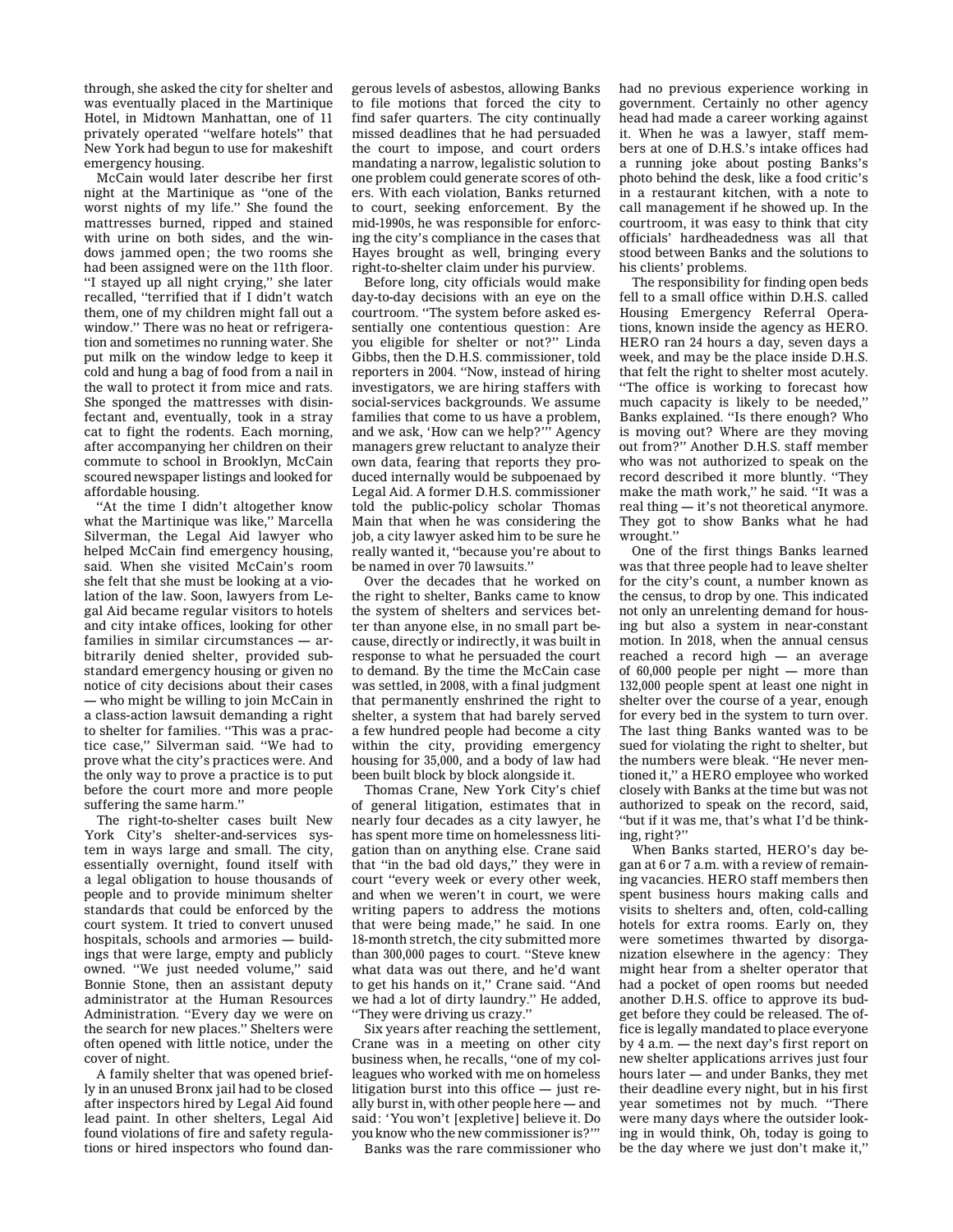the HERO staff member said. "I'm sure many nights the commissioner was humbled by his nerves, watching it play out."

It became clear to Banks that the shelter system should work locally rather than as a triage operation crisscrossing the city. "If I come from the Bronx and I work in the Bronx or my kids go to school there, or if I have health care needs there, or if my house of worship is there, what can the agency do to say I'm going to be sheltered as close as possible to those anchors of life?" Banks said. Shortly after he became commissioner, D.S.S. began to work with the City Council member Antonio Reynoso to open a pilot shelter that would prioritize people who lived nearby. Over the summer, the agency made plans for others, including one in Maspeth, a working-class community in western Queens. The neighborhood had long been majority white, but in recent years that majority became thinner and thinner. Maspeth was the first place where the neighbors called a large town-hall meeting to oppose a proposed shelter. They seemed unable to imagine that New York's homeless residents came from every community district in the city, including theirs.

Residents held a meeting at the gymnasium of a Maspeth high school. The Queens Ledger reported that the gymnasium could hold about 750 people and that turnout surpassed 1,700. Banks stood behind a lectern at one end of the room, facing rows of people sitting in folding chairs. [He was not received warmly.](https://www.ny1.com/nyc/all-boroughs/news/2016/09/16/maspeth-residents-take-protest-against-homeless-shelter-to-doorstep-of-top-city-official-in-brooklyn)

"To the people yelling at me in the front row, saying they should go back to East New York, I want to just emphasize again -

The crowd interrupted with cheers.

" — I want to just emphasize again that there are 243 of your neighbors in shel $ters - "$ 

The crowd interrupted with boos.

Later that fall, protesters marched in front of Banks's house four times, and he received a threatening phone call from a woman who declined to identify herself, mentioned his children by name and asked why he hadn't picked up his newspaper the previous weekend. She said he would be hearing from her again. The Police Department instructed him to stop taking the subway to work. "People ask me, 'You have a listed phone number?'" Banks said. "I thought that was part of what I was supposed to do, be accessible." By mid-October, the landlord for the proposed shelter had pulled out.

Banks took two lessons from Maspeth. In neighborhoods that are likely to be hostile to new shelters, the agency no longer provided wide notice until they had a finalized agreement with the landlord. And Banks began to send an annual request to every community board and elected official in the city, asking for promising locations in their districts. "Some of them have been extraordinary partners," Banks said. "But in other communities it doesn't happen." Eric Ulrich, a former

City Council member from a district in southern Queens — "He came to a protest at my house," Banks noted — tried to submit a location in the Bronx. "And when we open a shelter in a community like that, we might hear that there wasn't any consultation. But we can say, 'Well, wait a minute, we asked.'" By the end of 2021, more than 50 borough-based shelters had opened.

From the start, Banks began to put together things he hadn't been able to win as a lawyer. He came into office shortly after the chief judge of New York's highest court, Jonathan Lippman, convened a task force to [investigate access to legal](http://ww2.nycourts.gov/sites/default/files/document/files/2018-04/CLS-TaskForceREPORT.pdf)  [services in civil court.](http://ww2.nycourts.gov/sites/default/files/document/files/2018-04/CLS-TaskForceREPORT.pdf) What it found was so stark — in New York City eviction cases, 99 percent of tenants appeared without a lawyer, while only 4 percent of landlords did — that the city's housing courts began to gain a reputation as [a collection-and](http://blogs.law.columbia.edu/hrlr/files/2021/02/592_Merjian.pdf)[eviction service for landlords.](http://blogs.law.columbia.edu/hrlr/files/2021/02/592_Merjian.pdf) "Ever since Gideon v. Wainwright, the seminal case on criminal legal representation, if your liberty is at stake, you have a right to a lawyer," Lippman said. But Gideon applies to criminal cases only, not to civil litigation, like evictions. And if you can't make your rent, it's very unlikely you can pay for a lawyer. "Who do you think wins when one side's got a lawyer and the other side doesn't?" Banks asked.

Plenty of lawyers have argued for a right to counsel in housing court. Banks himself couldn't get it to stick while at Legal Aid. But a commissioner who wants to make it a priority, he said, can accomplish things that are much harder to do on the outside. Banks created a pilot program, targeted by ZIP code, that provided counsel in housing court for any person who needed it. Some estimates put the cost of a full program at \$200 million a year or more; the funding for Banks's pilot began at \$8 million. The idea of a citywide program had support from a growing group of advocates and members of the City Council, but it was received with less enthusiasm in the executive branch. (A spokesperson for the de Blasio administration said that the mayor and Banks worked closely throughout this project to make sure it had the funding and resources to be effective.) During a City Council committee hearing, Letitia James, then the city's public advocate, relayed a conversation with someone she suggested was a city representative, who told her the city "should basically only give a right to counsel to individuals who have a likelihood of success." James left unsaid how the city might evaluate that likelihood.

"Steve was the guy who had to get it across to the administration that you can make this work from a fiscal perspective," Lippman said. "Little by little, he was able to wear the mayor down." In 2017, de Blasio signed a law that expanded Banks's program and imposed a deadline to reach every low-income tenant in the city by mid-2022. Lippman called it "the first really, truly, civil

Gideon piece of legislation" in the country. It will likely have the furthest reach of anything Banks has done.

By the arrival of the pandemic, evictions in the city had dropped by more than 40 percent, and the dynamic of the courtroom had changed in other, indirect ways. Some landlords will stop pursuing certain kinds of evictions, Banks said, once they know there's a lawyer on the other side. "There's a kind of case that the landlord would never be able to win, because it had no merit," he said. "But they were able to win with an unrepresented tenant."

In 2020, the court system decided to hold all hearings virtually, and evictions slowed because of the statewide eviction moratorium. But they never entirely stopped. "So instead of the classic housing court, with thousands of cases on the calendar each day throughout the city, we had a system limited to the number of conferences the 50 judges can do over the internet," Banks said. "And it turns out you can only do about 10 conferences a day, per judge. We could handle all of those." As the city began to reopen later that year, the program soon expanded fully. The right to counsel had effectively arrived in housing court two years early.

For decades, the city's response to homelessness had often been built around the idea, stated or not, that the right to shelter meant the shelter system could only grow and grow, regardless of cost, of the strain on other resources and of the number of qualified service providers. When previous administrations fought Banks, that was the idea of the future they were trying to refute.

Over Banks's tenure, a series of investigations repeatedly pointed to the work still to be done. Tenants of a Bronx shelter company accused the chief executive of sexual assault or offering better living conditions in exchange for sex, and employees spoke of a pattern of sexual harassment and assault. A Queens-based nonprofit submitted invoices for services that the city could find no evidence it had provided. Another hired a security company founded by one of its executives as its largest subcontractor. (Many of the executives and providers denied wrongdoing.) Police Department data seemed to dispute D.S.S. safety reports. Several reports documented shelters with vermin and mold, and accounts of violence deterred people from leaving the street.

This fall, [The New York Times pub](https://www.nytimes.com/2021/10/03/nyregion/jack-brown-homeless-nyc-core-services.html)[lished an investigation into CORE Ser](https://www.nytimes.com/2021/10/03/nyregion/jack-brown-homeless-nyc-core-services.html)[vices Group,](https://www.nytimes.com/2021/10/03/nyregion/jack-brown-homeless-nyc-core-services.html) which operated several city shelters, that provided evidence of widespread financial improprieties. The Times noted that D.S.S. had been aware of many of the violations; it also noted that the agency continued to work with the organization after the violations surfaced. The investigation's sharpest critique may have been one of its most subtle: Five people, identified only as current or former D.S.S. officials, told the paper that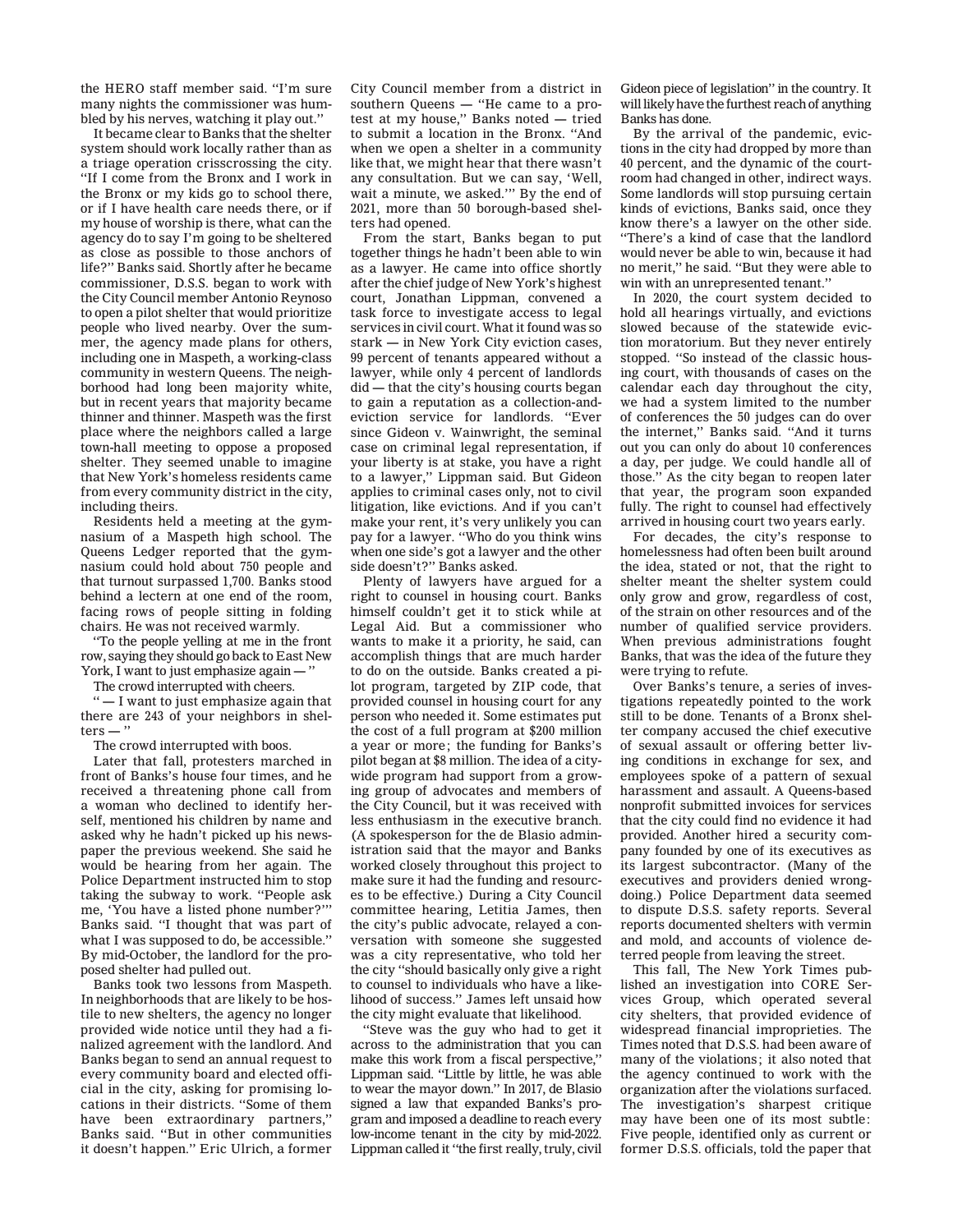the city was hesitant to closely scrutinize the finances of nonprofit groups because the immense need for shelter and the legal obligation to provide it left the department with virtually nowhere else to turn.

"Among the things that keep me up at night is the concern that the pace of change isn't fast enough," Banks told me in October. "If CORE or any other organization does not agree to reforms that we are demanding, we will replace them. But we can't replace them by just shutting their doors. We have to find alternate providers, and that takes time." (The city cut ties with CORE the following month; the chief executive denies any wrongdoing and a spokesman for CORE disputes the city's account of how their contract ended.) "I understand that's unsatisfying to the public, because there is a sense that action should happen immediately," Banks said. But the risk of tossing people onto the street is unacceptable.

Despite decades of work to ensure shelter, Banks sees it as necessary but insufficient, an "emergency-room response" to homelessness. "The ultimate tool that D.S.S. has to address homelessness is to provide people stability," he said, to keep them from becoming homeless in the first place. "Food assistance, legal services, rent arrears — even in a good shelter, clients are going through the trauma of losing their home."

From the start, he was determined to try to help keep residents in their homes. When Banks began at the Human Resources Administration, the city had stopped providing rental assistance entirely. He restarted it. He worked with the city's Department of Education to identify students whose families were on the verge of homelessness, living with friends or relatives. He moved crisis-intervention workers into neglected communities. He reduced administrative barriers to other public benefits and made them available online for the first time.

It was not enough. D.S.S. is a socialservices agency; the tools it has are social-service tools. Banks combed the city charter to find a passage that would give D.S.S. the legal authority to build housing; he couldn't find it.

New York has lost roughly 150,000 rent-regulated apartments over the past 25 years, but the city's affordable housing didn't simply disappear — it was replaced. "The shelter system seems to me to be part of the housing market in New York City — it's not like some add-on," Kim Hopper, an anthropologist and one of New York City's earliest homelessness advocates, said. "And I don't see how you get around the problem of affordability without producing affordable housing."

The city's housing initiatives are assigned to a separate department, Housing Preservation and Development, with its own directives, its own commissioner and its own politics. It was the lead agency of the city's housing plan. The agency began

many of its projects with a set number of apartments put aside for people leaving shelter, but by the time negotiations between the city and developers were finalized, these units often vanished. In 2017, the agency's commissioner at the time testified to the City Council that the agency is "often forced to reduce or eliminate homeless set-asides to garner support for our projects."

After a few years in office, when Banks looked at the shelter census, he saw a number that had stopped rising but that he couldn't get to drop. Social-service tools could keep more people from needing shelter, but there was hardly anywhere for the people already in shelter to go. Banks began to question why he had come into government. Maybe keeping the census essentially flat was the best D.S.S. could do.

Banks spoke with Lippman, the former chief judge of New York, who had become a kind of mentor and confidant. Banks consulted him before he decided to leave Legal Aid, and Banks approached him again. "He came to me and said maybe I can't make the kind of change that I want to," Lippman said. "Maybe I have to get out of here." The question was whether Banks could hold onto his beliefs while holding onto his job. "And my advice to him," Lippmann said, "was get the tools you need or get out."

"He only stayed because the mayor promised him things that would help," Lippman said. Without drawing much attention, parts of Banks's social-services agency began to behave like a housing department. D.S.S. pieced together a kind of housing plan outside the city's official housing plan, focused entirely on homelessness. The agency developed teams to investigate and prosecute landlords who discriminate against tenants paying with city vouchers. Banks demanded that landlords of apartments paid for with city public assistance make repairs or address unacceptable conditions. If they didn't, he withheld payment to them or threatened to, which was often as effective, making D.S.S. an enforcer of the city's housing code.

Part of D.S.S.'s portfolio was the "cluster program": thousands of apartments the city rented in a series of run-down buildings for use as small-scale shelters, despite substandard maintenance and poor access to services. The city relied on the program for decades, but the cluster program had arguably the worst shelters in the system; Banks had always wanted to end it. "When I looked at it, I thought, OK, we want to end the program, we want to get clients into permanent housing and we want to preserve permanent affordability of that housing," Banks said. "Why isn't that a public purpose that's suitable for eminent domain?"

Eminent domain is the ability of the government to take private property, at a fair price, and convert it for public use. "Government, in general, uses eminent domain all the time," Banks said. "How did they create the railroads? How did they create the subways?" Banks threatened to take the clusters, and the landlords decided they didn't want to test his argument in court. D.S.S. arranged for nonprofit housing organizations to buy and convert 45 cluster buildings, totaling more than 1,700 apartments, for use as permanent affordable housing. Nearly every transaction, by turning what had been a shelter unit into an affordable apartment, simultaneously reduced the number of people in shelter and increased the city's affordable-housing stock. In the converted buildings, the private, marketrate units became permanent affordable housing, too.

The threat of eminent domain, especially from a social-services agency, is widely considered an extremely aggressive tactic. A covert housing program assembled outside the direction of the housing agency is essentially unheard-of. In part, Banks found his way to them out of desperation and creativity, and a conclusion that even prevention and shelter together were falling short.

Another reason might be that the city's affordable-housing plan seemed to largely fail its homeless people. The city typically creates affordable housing in two ways: development and preservation. Development finances the construction of new buildings; preservation ensures that existing affordable housing does not disappear. The de Blasio administration's flagship plan, called Housing New York, promised 200,000 units of affordable housing by the end of 2021. In December, the city announced that it had reached that goal, [calling it a signal success.](https://www1.nyc.gov/office-of-the-mayor/news/853-21/mayor-de-blasio-200-000-affordable-homes-built-preserved-during-this-administration) According to Housing Preservation and Development data, however, it can take as long as four years from the time a new building is financed until it is built and occupied. The wait can be even longer for existing housing that the plan preserves: Those apartments are not available to new occupants until the current tenants leave. As of mid-2021, the city listed only one number for units  $-$  approximately  $16,000 -$  that it had set aside for people exiting shelter. About half those units are supportive housing, available only to people with specific medical or social-service needs. The agency would not provide a more detailed count of the remaining "homeless set-aside" units, but according to internal agency data obtained by the Coalition for the Homeless, the number of those units "financed" by the spring of 2021 was fewer than 3,000. Even fewer than that, presumably, had been built.

Housing Preservation and Development says it does not have complete data on how many people the department has moved from shelter, though it does track how many units it has filled. As of mid-2021, excluding supportive housing, whose placement is largely determined